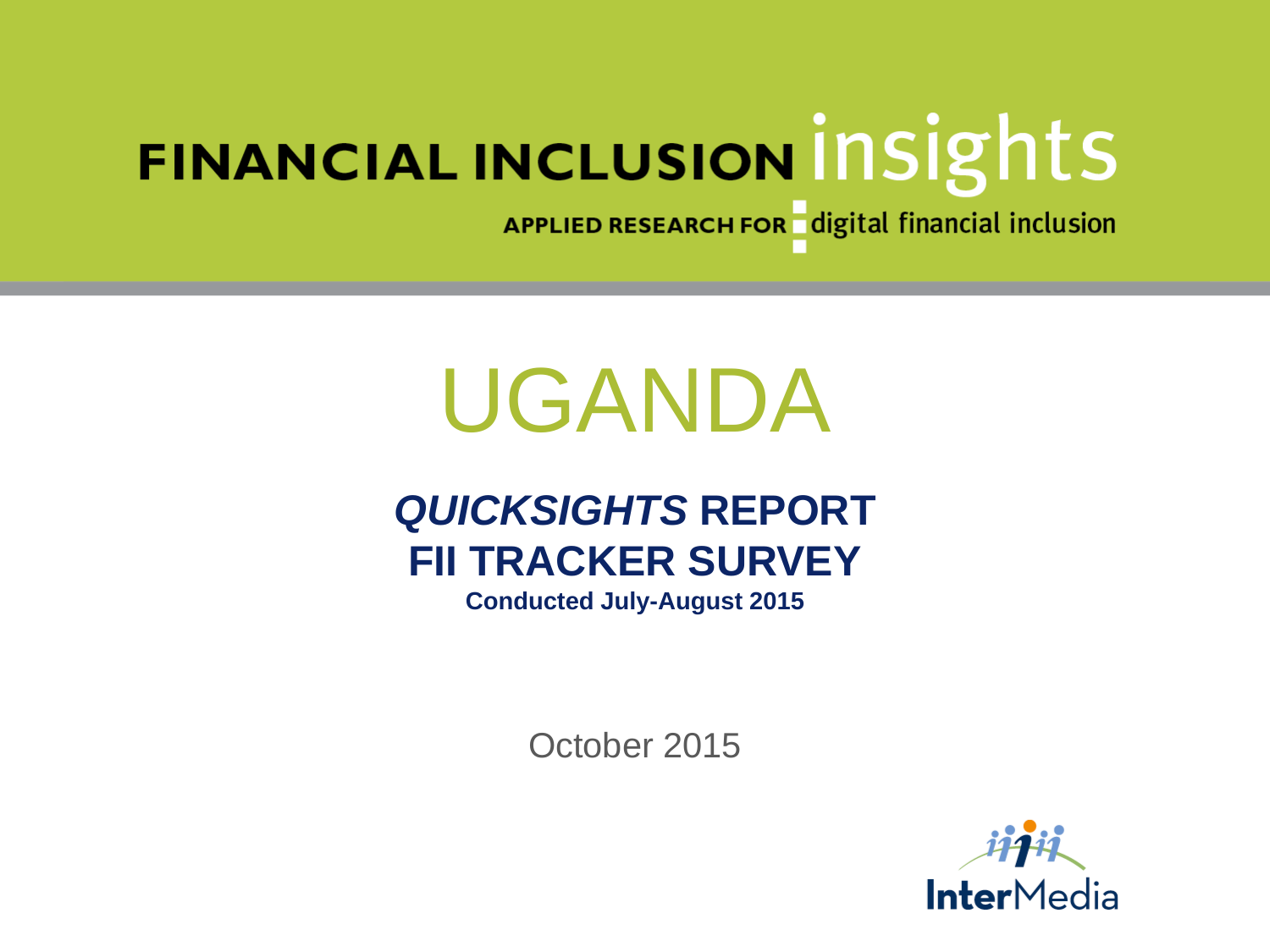### **UGANDA**

### **Notable statistics**

- **Uganda is building toward meaningful financial inclusion.**
	- o Formal account ownership and usage have **grown** vs. 2013 (now 39%), largely due to increases in mobile money usage. Two in five Ugandan adults now have a registered financial account.
	- o Active account ownership has also **increased** vs. 2013. Thirty-five percent of Ugandans are now active account holders (used their registered accounts "in the past 90 days") vs. 30% in 2013. There are few dormant bank and mobile money accounts. Most who have an account use it.
	- o Active bank and mobile money account holders are **using more** beyond-basicwallet functions compared with previous years. Savings and bill pay remain the most common advanced activities; payroll distribution and merchant payments via digital accounts are on the rise.
- **Mobile money continues to be the predominant financial service in Uganda.**
	- o Thirty-five percent of Ugandan adults have a registered mobile money account. An additional 12% access services via somebody else's account, including that of an agent (over-the-counter/OTC use).
	- o Mobile money usage surpasses the use of both banks and nonbank financial institutions.
	- o Consumers are more likely to know of mobile money point of service options vs. banks or other regulated financial outlets.
	- o There is nearly universal knowledge of the mobile money concept and providers.

#### \*Overlap representing those who have multiple kinds of financial accounts is not shown. *Source: InterMedia Uganda FII Tracker survey Wave 3 (N=3,000, 15+) July-August 2015.*

### **2015: Registered users of financial services\***

(Shown: Percentage of Ugandan adults, N=3,000)

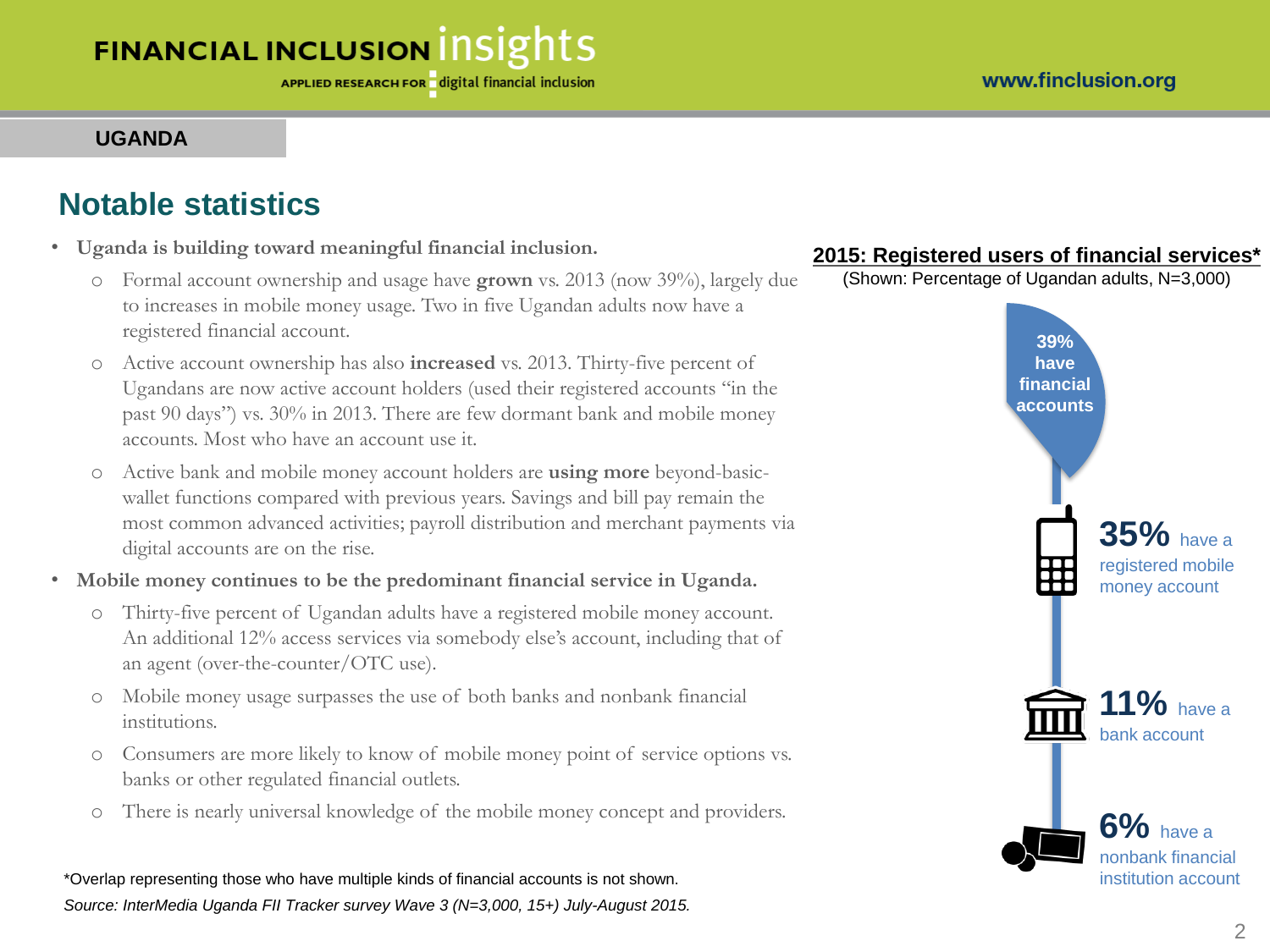

**UGANDA**

# **Uganda at-a-glance: Mobile money drove increased engagement with financial services from 2013 to 2015**



Types of account ownership are not mutually exclusive.

*Source: InterMedia Uganda FII Tracker surveys Wave 1 (N=3,000, 15+), September-December 2013; Wave 2 (N=3,001, 15+) June-July 2014; Wave 3 (N=3,000, 15+), July-August 2015.*

www.finclusion.org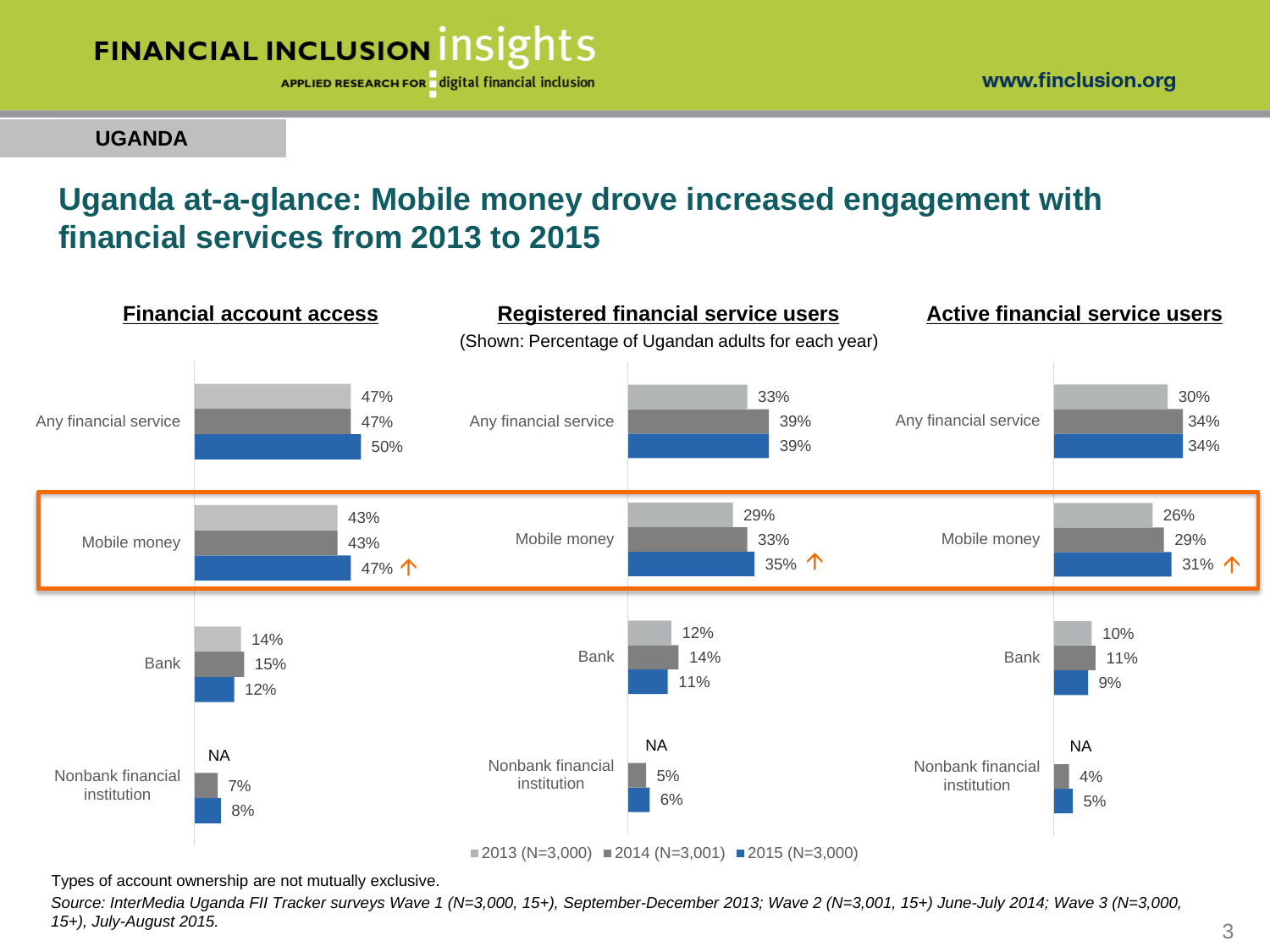#### www.finclusion.org

# FINANCIAL INCLUSION INSIGHTS

APPLIED RESEARCH FOR digital financial inclusion

#### **UGANDA**

### **FII Uganda Tracker Survey details**

### Survey Summary

- Annual, nationally representative survey  $(N=3,000)$  of Ugandan adults aged 15+
- Face-to-face interviews lasting, on average, 66 minutes
- Third survey (wave 3) conducted from  $7/1/2015$  to  $8/2/2015$
- Tracks trends and market developments in DFS based on the information gathered in the first survey, conducted in 2013, and second survey conducted in 2014

### Data Collection

- Basic demographics and poverty measurement (Grameen Progress Out of Poverty Index)
- Access/use of mobile devices
- Access/use of mobile money
- Access/use of formal financial services (e.g., bank accounts)
- Access/use of semi-formal and informal financial services (e.g., SACCO, cooperatives, self-help groups)
- Financial literacy and preparedness
- General financial behaviors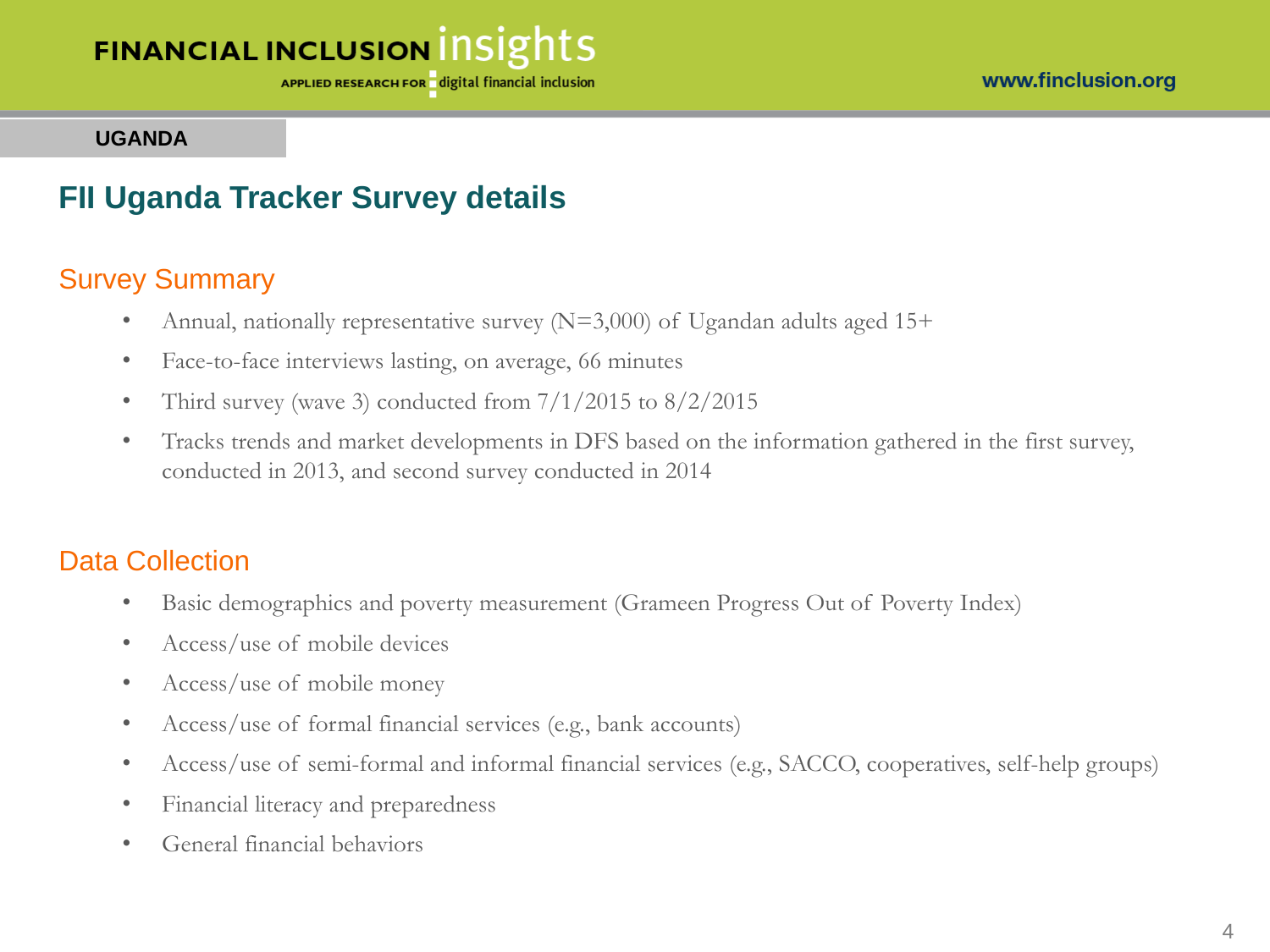APPLIED RESEARCH FOR digital financial inclusion

www.finclusion.org

#### **UGANDA**

### **Survey demographics**

|                                   |        | % of survey |                 |                       |
|-----------------------------------|--------|-------------|-----------------|-----------------------|
| <b>Gender</b>                     |        |             | Age             |                       |
|                                   | Male   | 46%         |                 | $15 - 24$             |
|                                   | Female | 54%         |                 | 25-34                 |
| Geography                         |        |             |                 | 35-44                 |
|                                   | Urban  | 25%         |                 | 45-54                 |
|                                   | Rural  | 75%         |                 | $55+$                 |
| <b>Income</b>                     |        |             | <b>Aptitude</b> |                       |
| Above the \$2.50/day poverty line |        | 27%         |                 | <b>Basic literacy</b> |
| Below the \$2.50/day poverty line |        | 73%         |                 | <b>Basic numeracy</b> |

| % of survey |     |                 |                       | % of survey |
|-------------|-----|-----------------|-----------------------|-------------|
|             |     | Age             |                       |             |
| Male        | 46% |                 | $15 - 24$             | 35%         |
| Female      | 54% |                 | 25-34                 | 23%         |
|             |     |                 | 35-44                 | 18%         |
| Urban       | 25% |                 | 45-54                 | 12%         |
| Rural       | 75% |                 | $55+$                 | 12%         |
|             |     | <b>Aptitude</b> |                       |             |
| erty line   | 27% |                 | <b>Basic literacy</b> | 57%         |
| erty line   | 73% |                 | <b>Basic numeracy</b> | 80%         |

Figures are weighted to reflect national census data demographics.

*Source: InterMedia Uganda FII Tracker survey (N=3,000, 15+), July-August 2015.*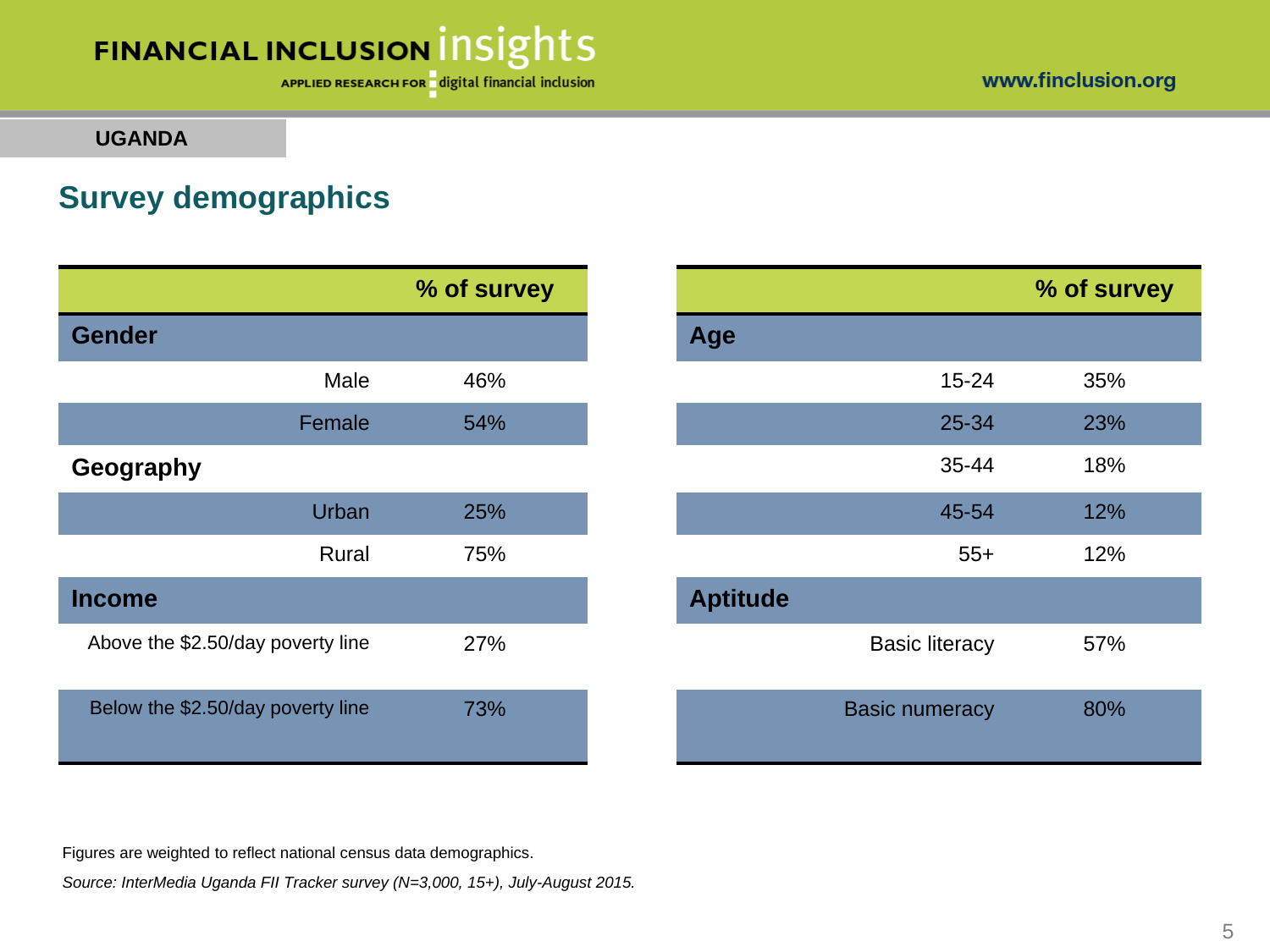



**UGANDA**

# **Access to financial services grew steadily from 2013-2015 mostly due to increase in access to mobile money services**



**Access to financial services** (Shown: Percentage of Ugandan adults for each year)

Types of accounts are not mutually exclusive.

*Source: InterMedia Uganda FII Tracker surveys Wave 1 (N=3,000, 15+), September-December, 2013, Wave 2 (N=3,001, 15+) June-July, 2014, Wave 3 (N=3,000, 15+), July-August, 2015.*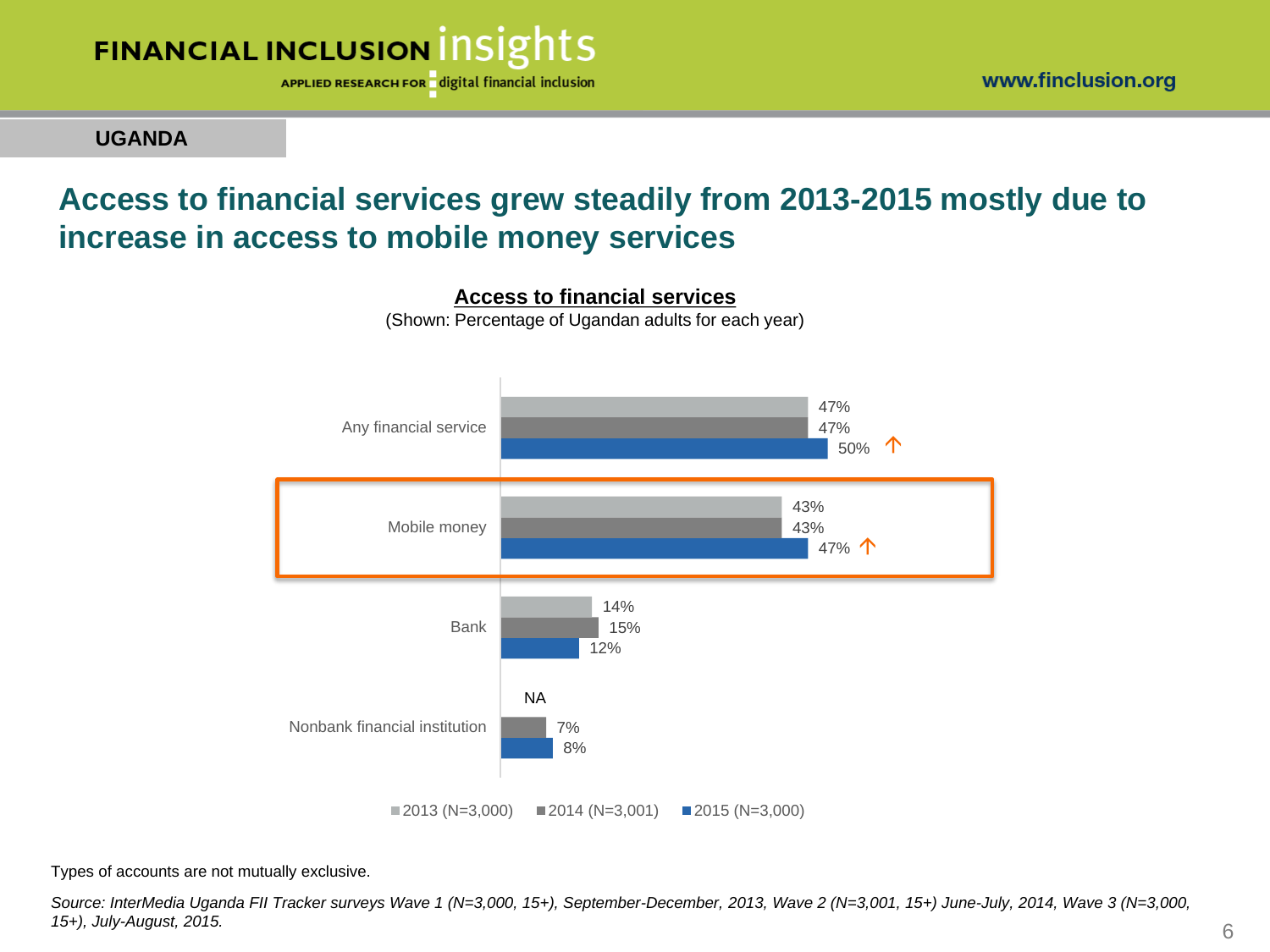

**UGANDA**

### **More Ugandans now have a registered financial account vs. 2013**



**Registered financial service users**

(Shown: Percentage of Ugandan adults for each year)

Types of accounts are not mutually exclusive.

*Source: InterMedia Uganda FII Tracker surveys Wave 1 (N=3,000, 15+), September-December, 2013, Wave 2 (N=3,001, 15+) June-July, 2014, Wave 3 (N=3,000, 15+), July-August, 2015.*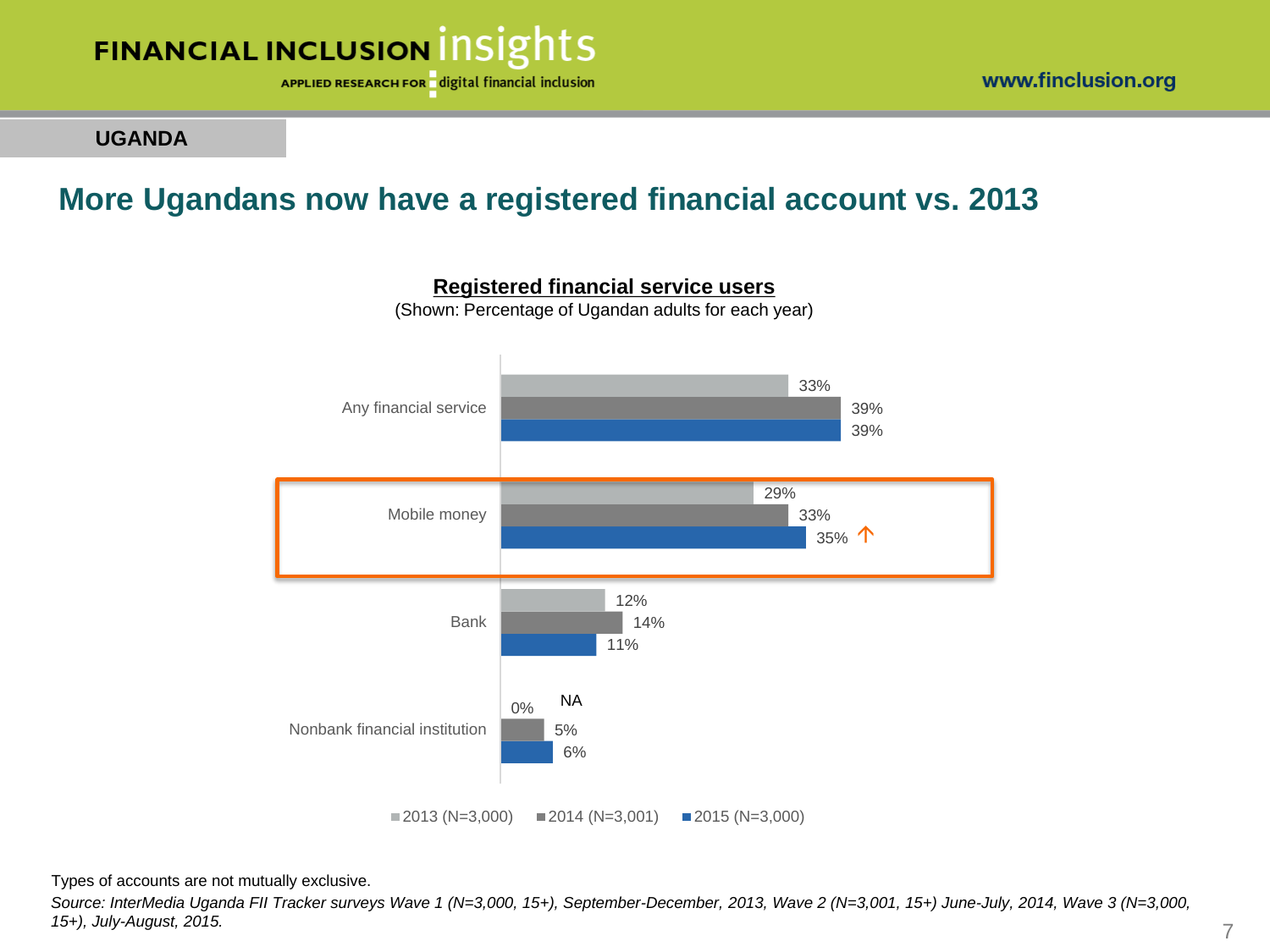

**UGANDA**

#### www.finclusion.org

### **There is greater mobile money active use in the marketplace compared with 2013; most registered accounts are active**



\*A registered DFS account used in the last 90 days. Types of accounts are not mutually exclusive.

*Source: InterMedia Uganda FII Tracker surveys Wave 1 (N=3,000, 15+), September-December 2013; Wave 2 (N=3,001, 15+) June-July 2014; Wave 3 (N=3,000, 15+), July-August 2015.*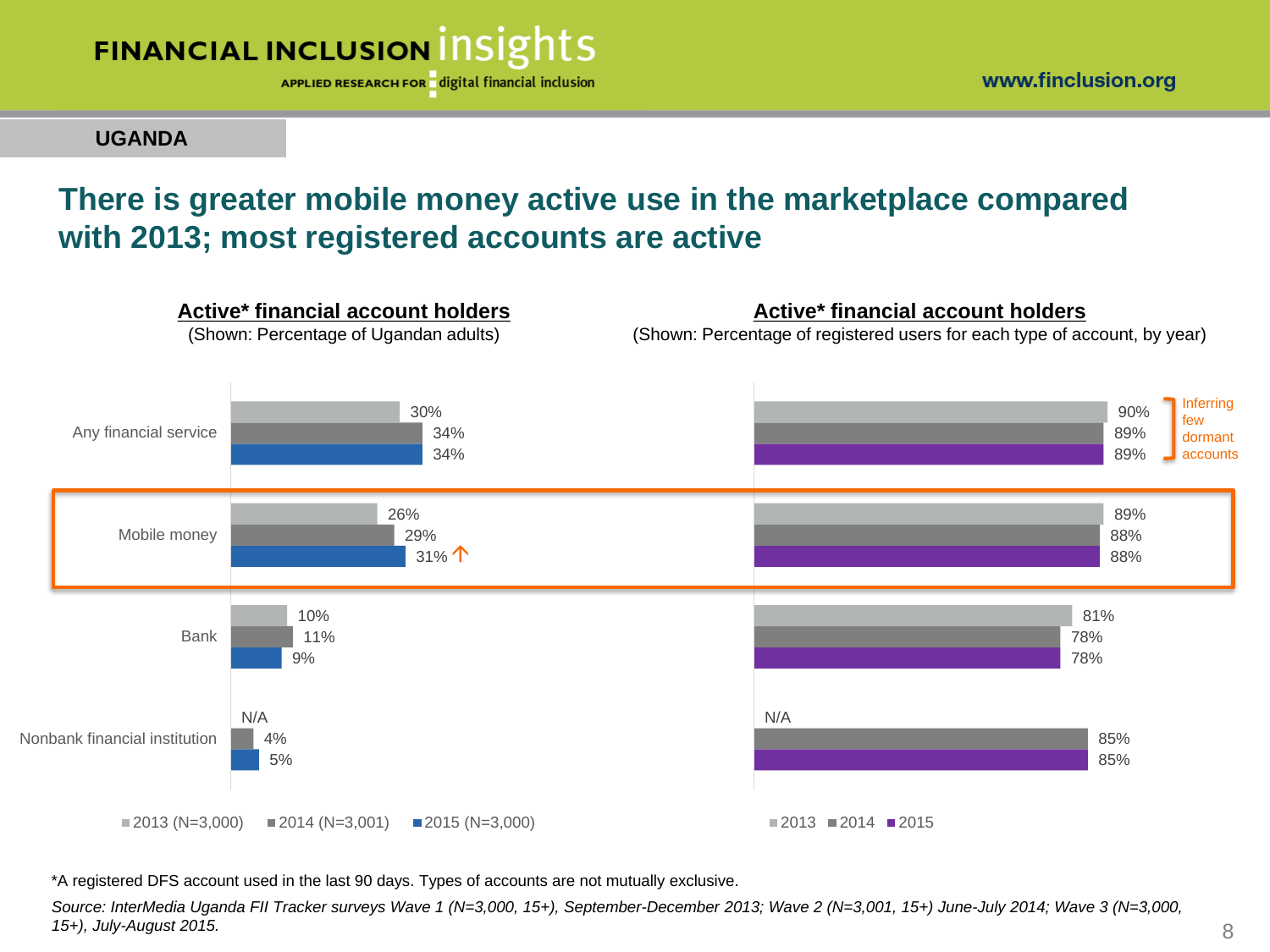

**UGANDA**

### **More active bank and mobile money account holders are using their accounts for advanced activities**



Due to the changes in the questionnaire some data points may not be directly comparable across years.

*Source: InterMedia Uganda FII Tracker surveys Wave 1 (N=3,000, 15+), September-December 2013; Wave 2 (N=3,001, 15+) June-July 2014; Wave 3 (N=3,000, 15+), July-August 2015.*

www.finclusion.org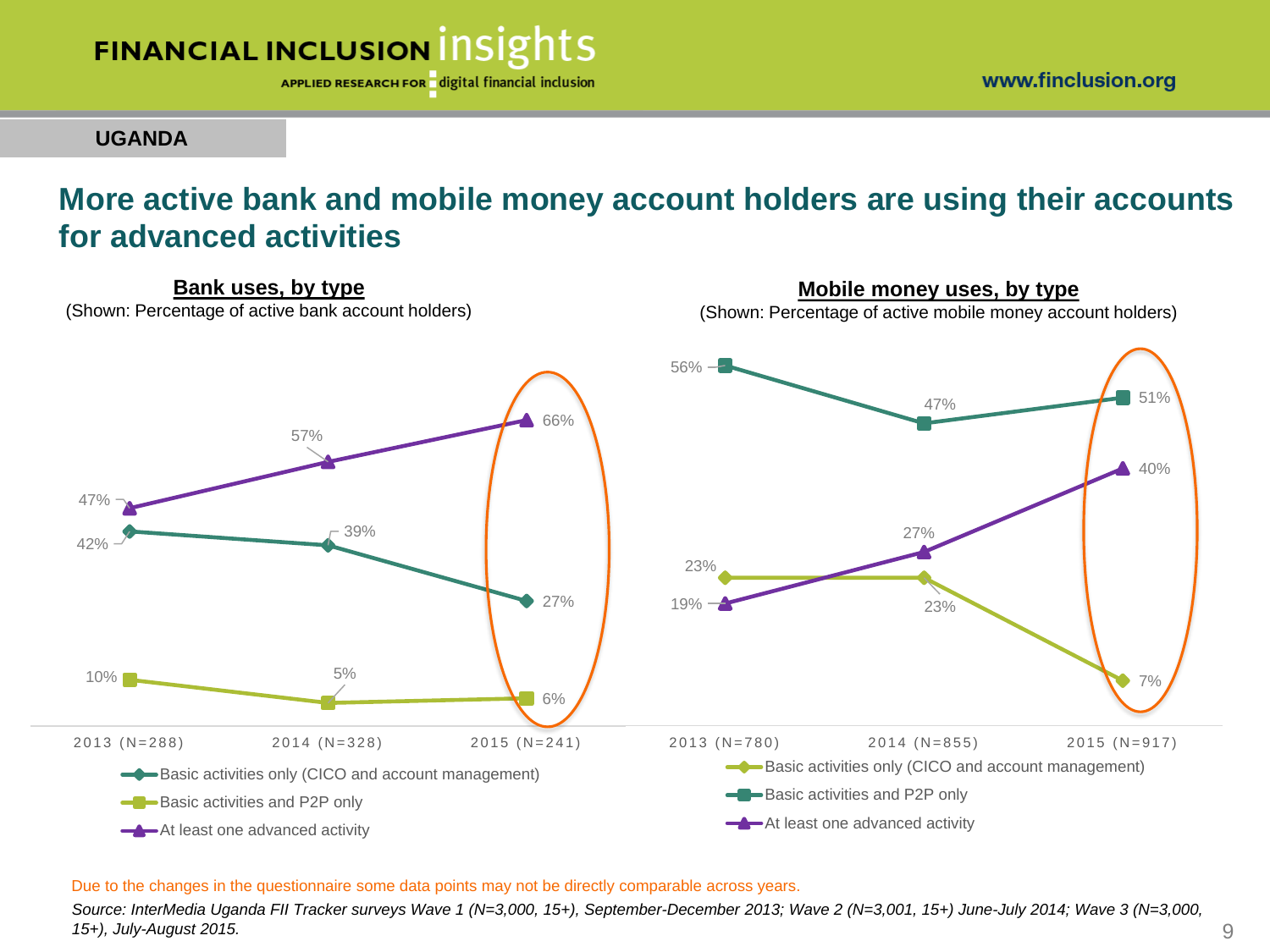



#### **UGANDA**

# **There is more disparity within active account usage by poverty level than urbanicity and gender**



Active bank account holders Active mobile money account holders Active NBFI account holders All active financial account holders

Types of accounts are not mutually exclusive.

*Source: InterMedia Uganda FII Tracker survey Wave 3 (N=3,000, 15+), July-August 2015.*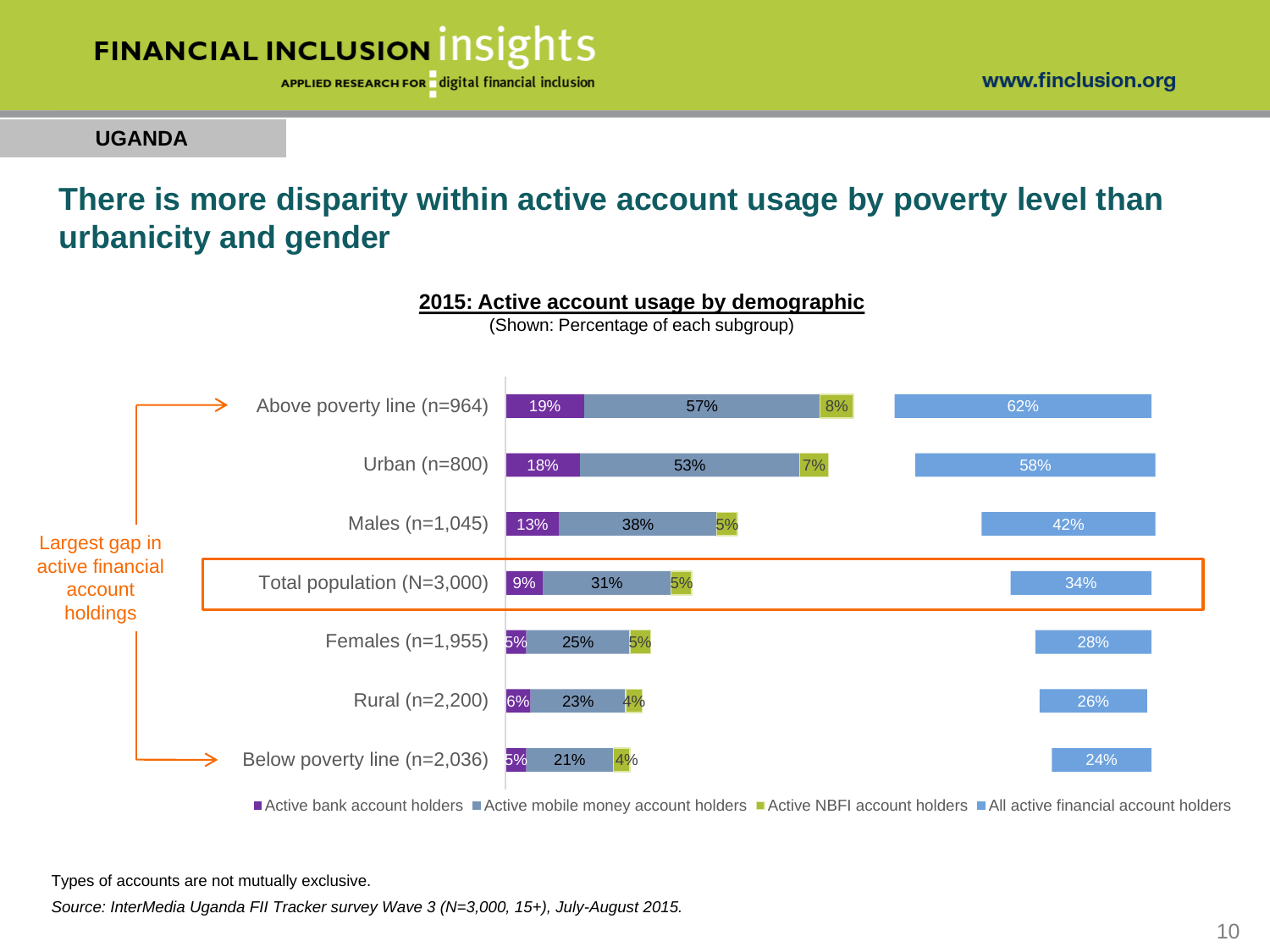

www.finclusion.org

#### **UGANDA**

# **Consumers know of an informal financial group or mobile money (MM) agent within 1km of where they live; banks, ATMs are farther away**



*Source: InterMedia Uganda FII Tracker survey Wave 3 (N=3,000, 15+), July-August 2015.*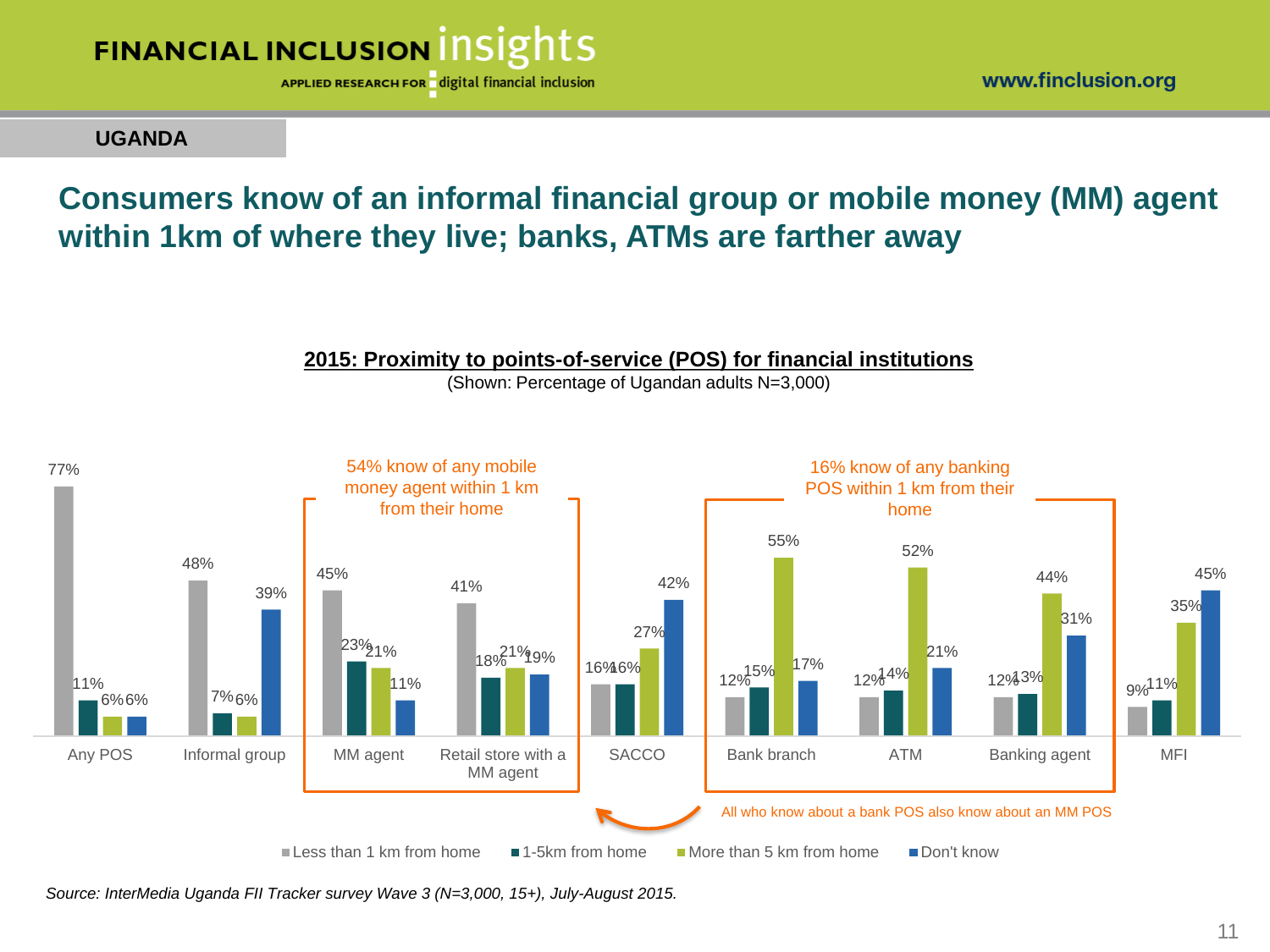

APPLIED RESEARCH FOR digital financial inclusion

**UGANDA**

# **More now have the necessary ID for opening an account; for many, a lack of equipment and skills remains a challenge**



\*Identification documents (ID) necessary for registering a mobile money or a bank account include one of the following: a National ID, passport, voter's card, driver's license, company or government ID, taxpayer certificate or LC certificate.

*Source: InterMedia Uganda FII Tracker surveys Wave 1 (N=3,000, 15+), September-December 2013; Wave 2 (N=3,001, 15+) June-July 2014; Wave 3 (N=3,000, 15+), July-August 2015.*

**2013 NA 62% 64% 83% 75% 87%**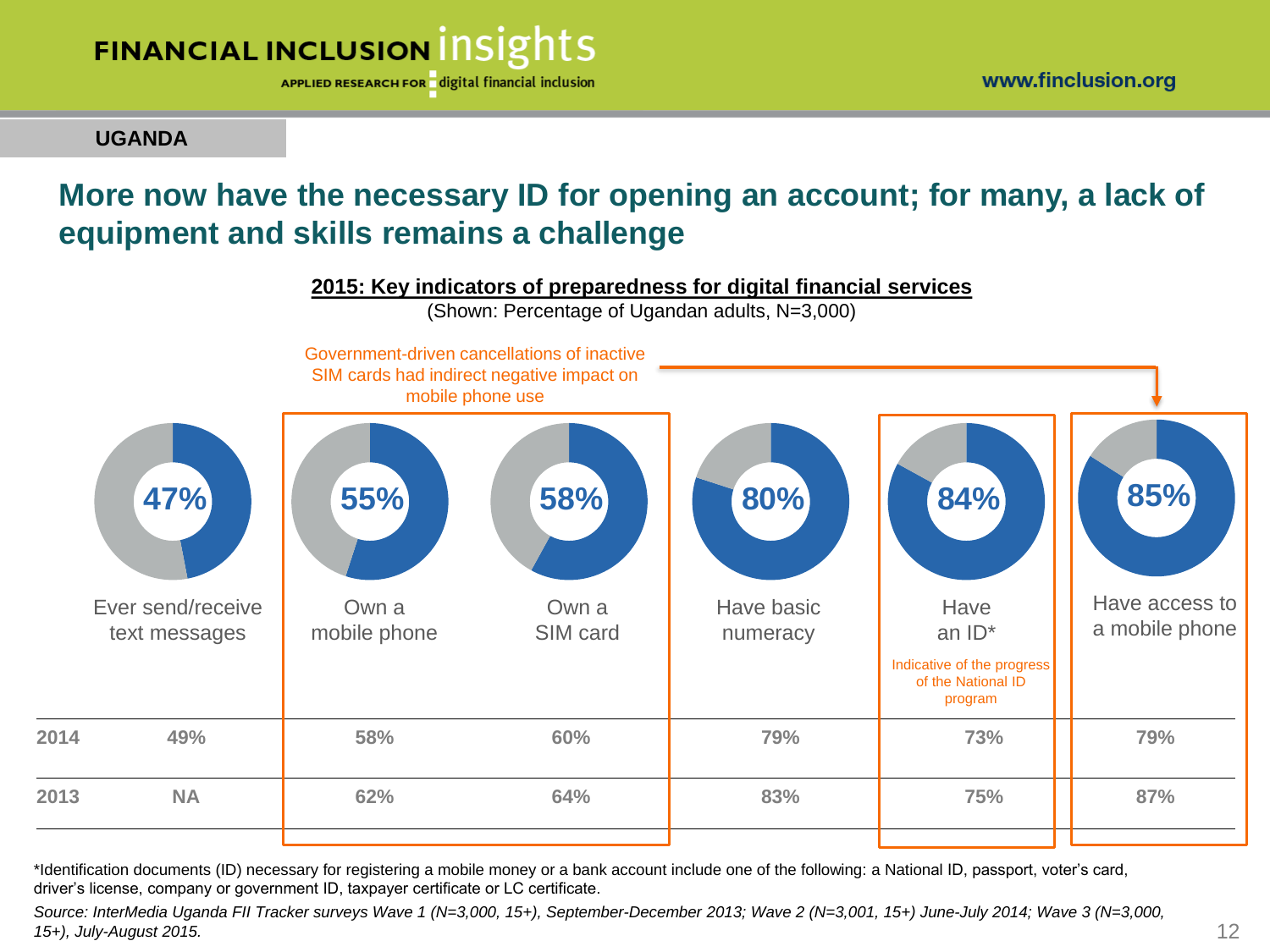

APPLIED RESEARCH FOR digital financial inclusion

**UGANDA**

# **Awareness of mobile money providers is consistent and near universal; a wide gap remains between awareness and usage**



\*Awareness of at least one mobile money provider. \*\*Percentages add up to 48% due to statistical rounding.

14 *Source: InterMedia Uganda FII Tracker surveys Wave 1 (N=3,000, 15+), September-December 2013; Wave 2 (N=3,001, 15+) June-July 2014; Wave 3 (N=3,000, 15+), July-August 2015.*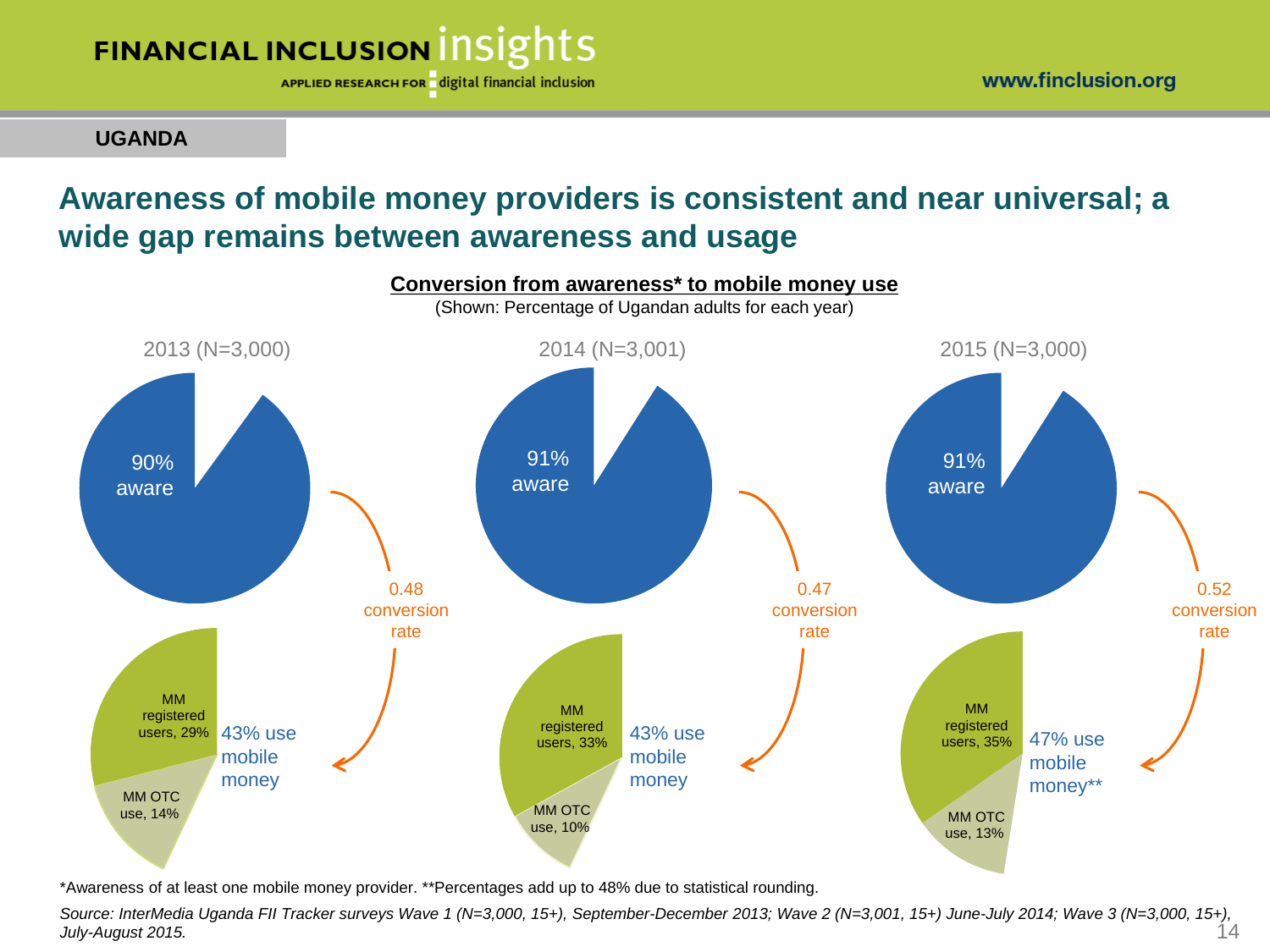

APPLIED RESEARCH FOR digital financial inclusion

**UGANDA**

### **There's a higher rate of mobile money account ownership among those living below the poverty line vs. 2013**



### **Demographic trends for active registered mobile money account use**

(Shown: Percentage of Ugandan adults who fall into each category\*)



\*Categories are not mutually exclusive.

*Source: InterMedia Uganda FII Tracker surveys Wave 1 (N=3,000, 15+), September-December 2013; Wave 2 (N=3,001, 15+) June-July 2014; Wave 3 (N=3,000, 15+), July-August 2015.*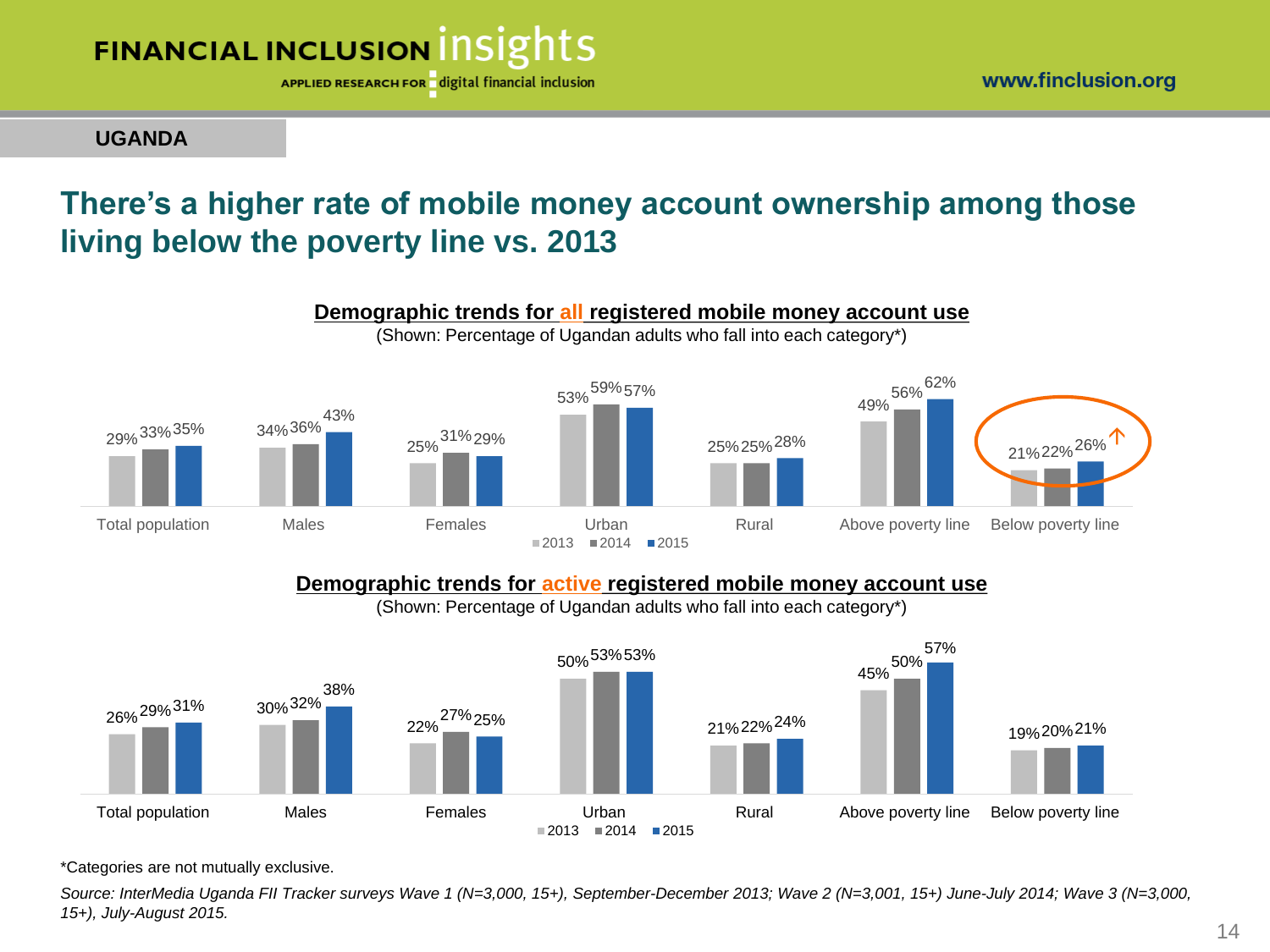APPLIED RESEARCH FOR digital financial inclusion

### **UGANDA**

40%

of active registered users have used at least one advanced mobile money function

(vs. 27% in 2014 and 19% in 2013)

# **Saving and bill pay dominate the use of advanced services among active users, showing growth vs. 2014**

**23% 19% 4% 3% 2% 2% 2% 2% 1%** Loan activity Save/set aside money Bill pay Receive wages Pay for goods/services at a store Make mm2mm transfers Receive G2P payments Make mm2bank transfers Make mm2SACCO transfers **2014 (n=855) 14% 12% 3% 3% 1% 1% 0.8%% 7% 6%** (Shown: Percentage of active mobile money account holders, n=914)

**2015:Advanced mobile money account uses**

Due to the changes in the questionnaire some data points may not be directly comparable across years.

Question allowed for multiple responses.

*Source: InterMedia Uganda FII Tracker surveys Wave 2 (N=3,001, 15+) June-July 2014; Wave 3 (N=3,000, 15+), July-August 2015.*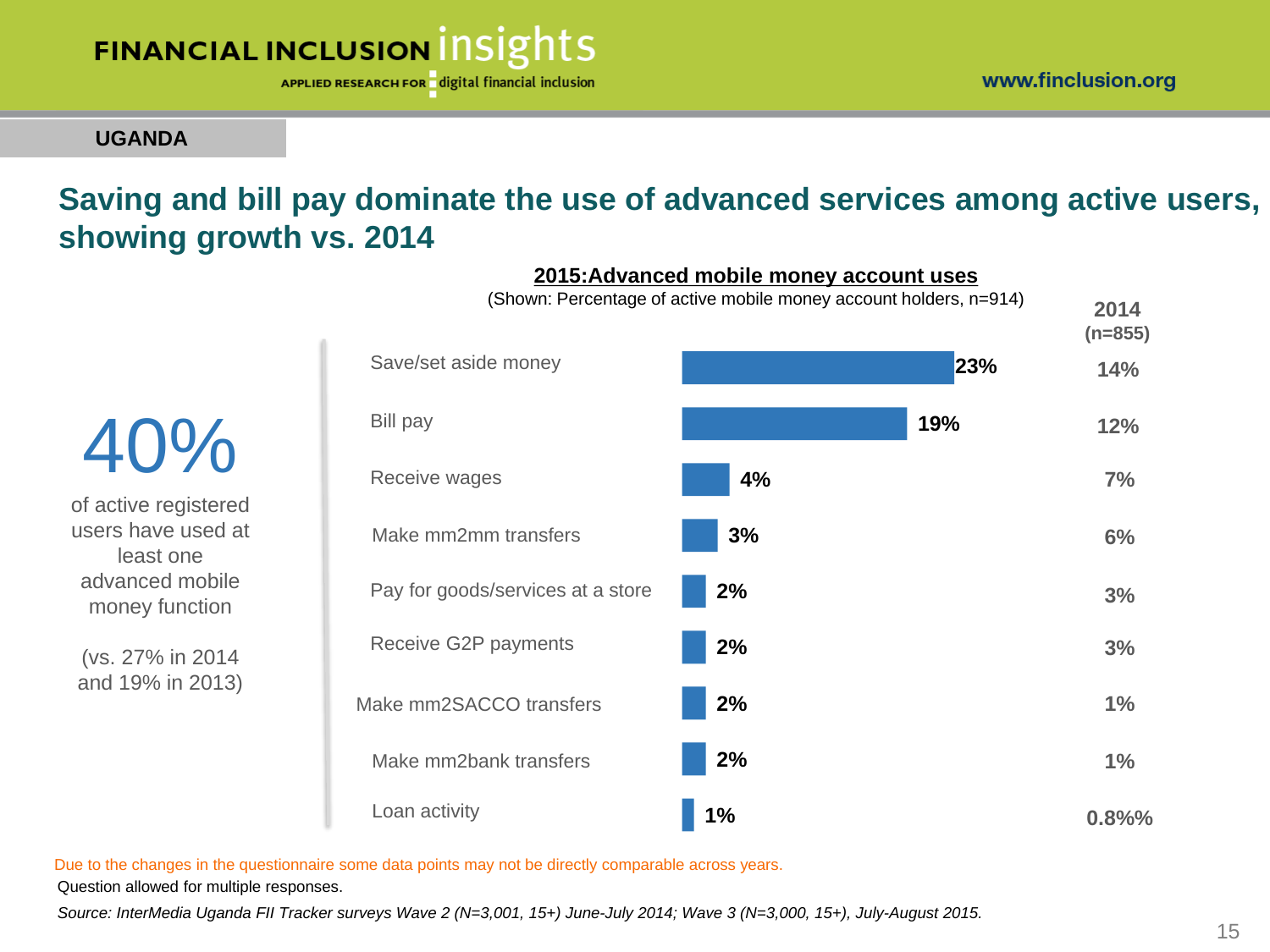

**UGANDA**

#### www.finclusion.org

### **MTN Mobile Money remains a dominant market provider; Airtel Money continues to increase its market share**

#### **Active mobile money provider account holdings**

(Shown: Percentage of active mobile money account holders who report using selected providers, by year)



Active mobile money account holders can have accounts with more than one provider.

*Source: InterMedia Uganda FII Tracker surveys Wave 1 (N=3,000, 15+), September-December 2013; Wave 2 (N=3,001, 15+) June-July 2014; Wave 3 (N=3,000, 15+), July-August 2015.*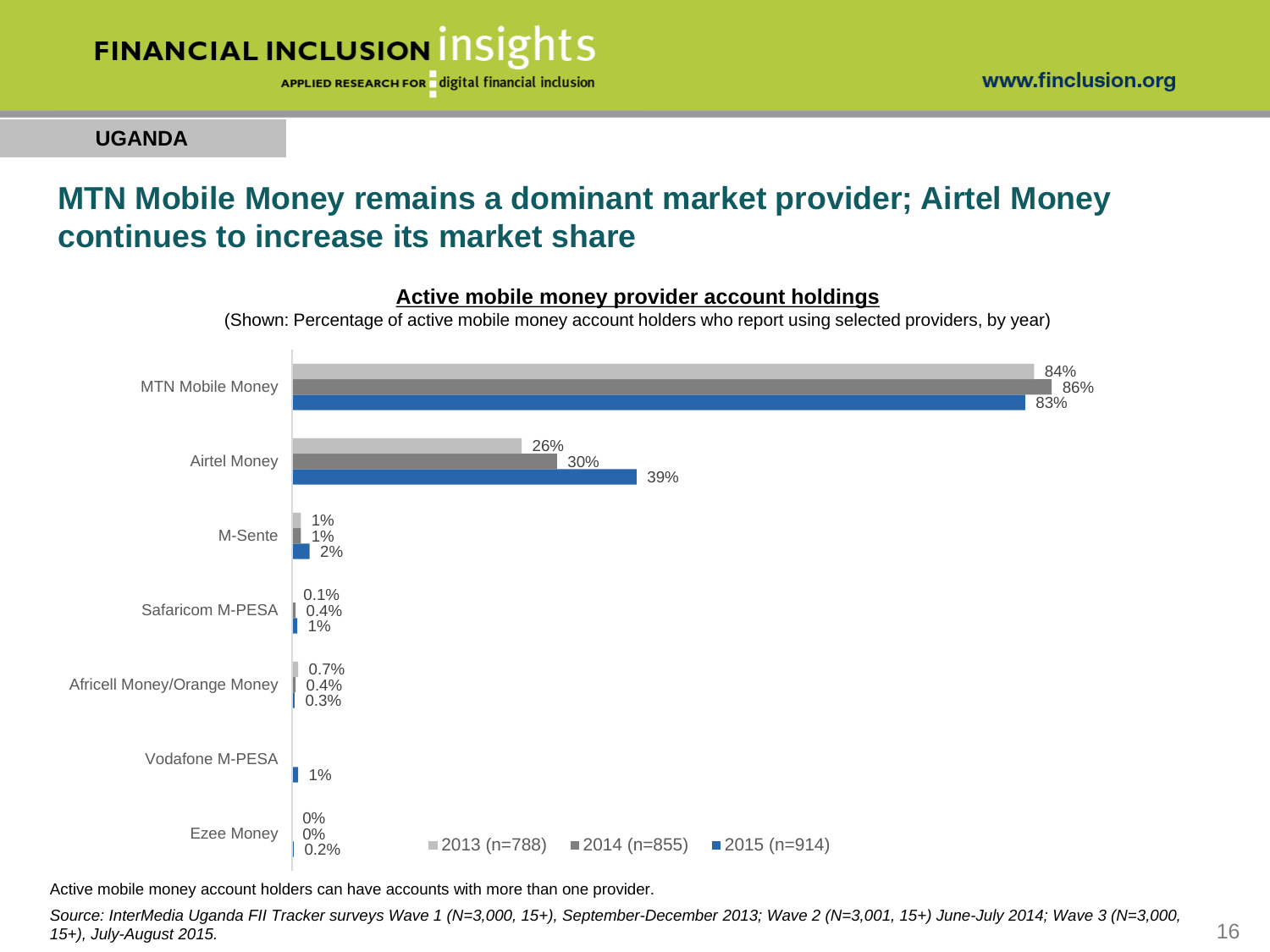

**UGANDA**

### **Most mobile money users are still drawn to the service as a remittance channel; P2P transfers and CICO drive the service use**



Question allowed for multiple responses.

*Source: InterMedia Uganda FII Tracker survey Wave 3 (N=3,000, 15+), July-August 2015.*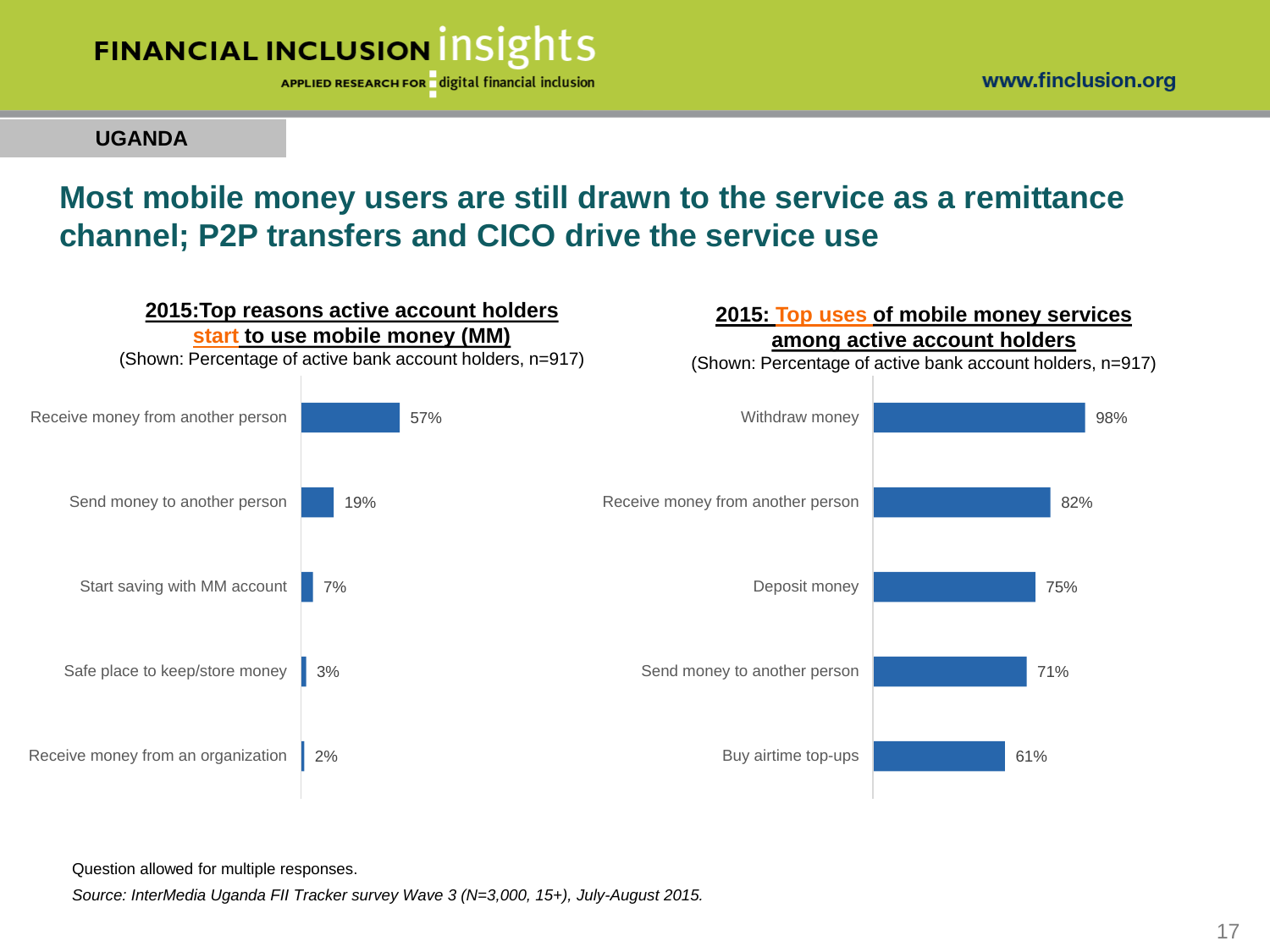

**UGANDA**

# **Almost all Ugandans who had used a bank account had digital access to that account**



#### **2015: Digital access among active bank account holders**

(Shown: Percentage of active bank account holders, n=241)



Digital bank accounts offer at least one of the following options: debit/ATM or credit cards, internet or mobile access, or a digital money transfer capability.

*Source: InterMedia Uganda FII Tracker survey (N=3,000, 15+), July-August 2015.*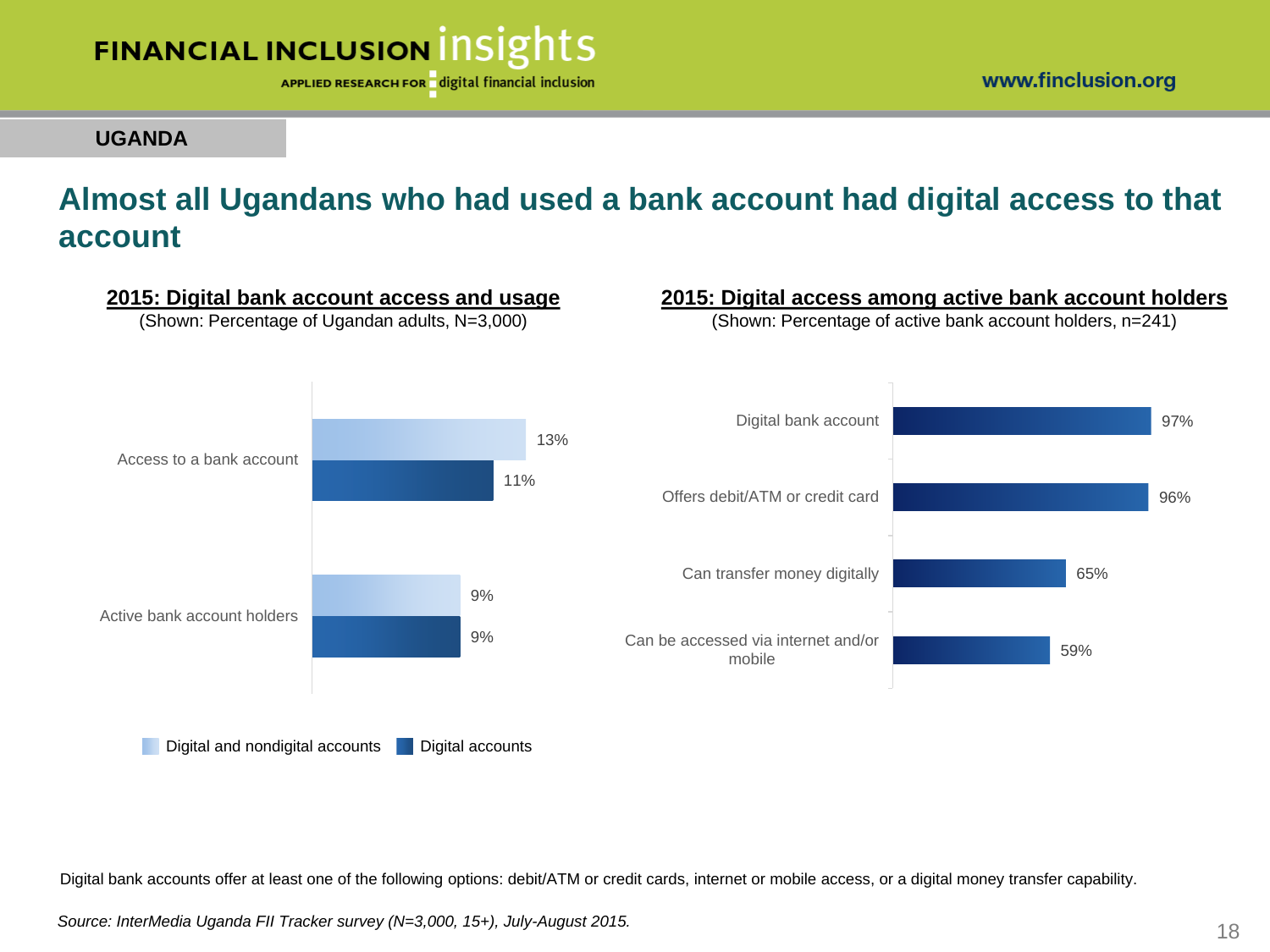

### **UGANDA**

# **Almost two-thirds of all bank users are engaged in advanced financial activities**



Due to the changes in the questionnaire some data points may not be directly comparable across years.

Question allowed for multiple responses.

*Source: InterMedia Uganda FII Tracker surveys Wave 2 (N=3,001, 15+) June-July 2014; Wave 3 (N=3,000, 15+), July-August 2015.*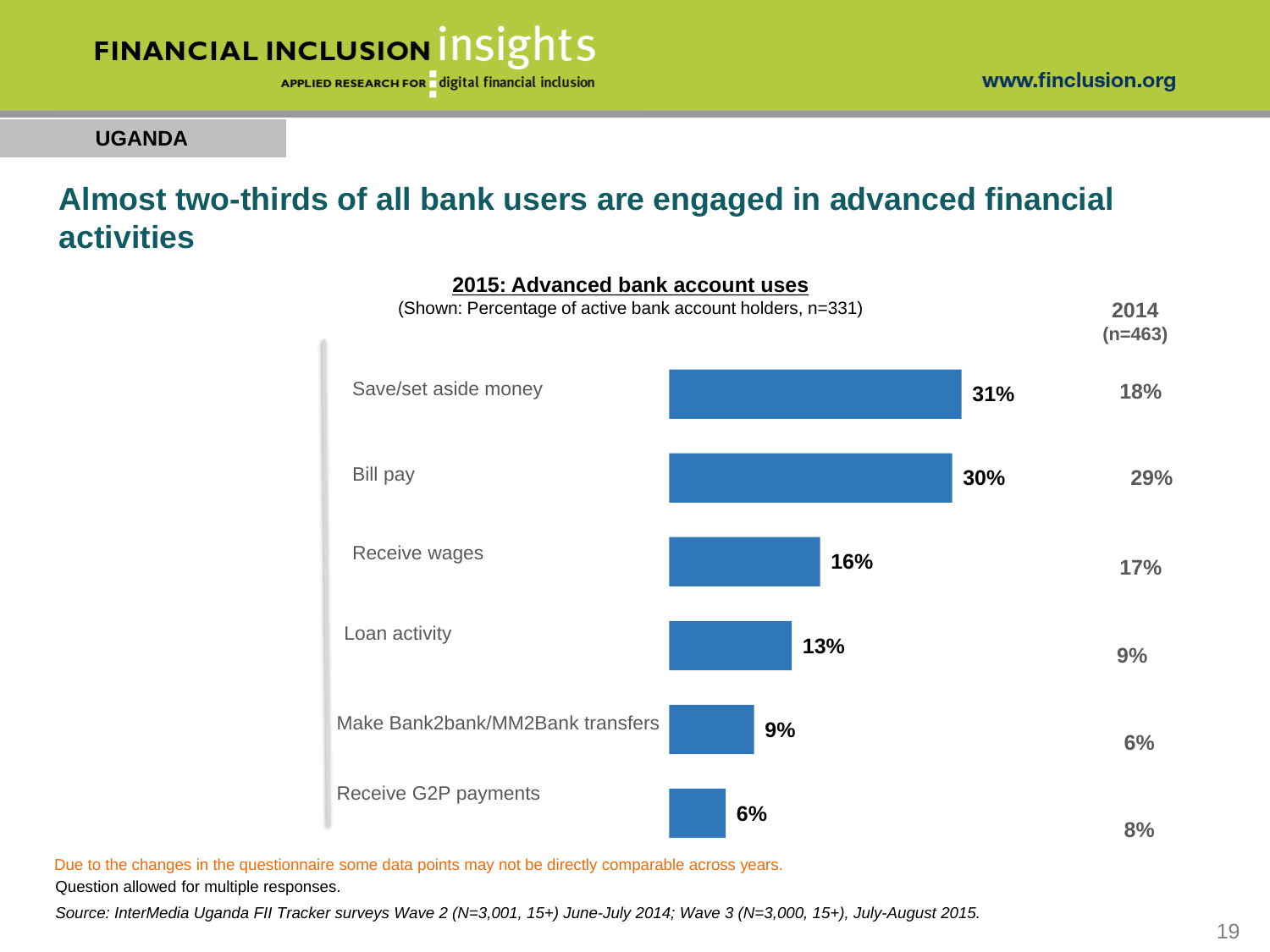

**Financial institution registration and use, by year** (Shown: Percentage of NBFI account holders among the total population, by year)

APPLIED RESEARCH FOR digital financial inclusion

### **UGANDA**

# **SACCO is the more common NBFI; usage is static versus 2014**



**2015: NBFI use**

(Percentage of NBFI account holders among the total population, N=3,000)

|                  | <b>Ever used</b> | <b>Active</b><br><b>use</b> |
|------------------|------------------|-----------------------------|
| <b>SACCO</b>     | 5%               | 3%                          |
| <b>MFI</b>       | 2%               | 1%                          |
| Cooperative      | 1%               | 0.8%                        |
| Post office bank | 0.8%             | 0.5%                        |

\*Savings and credit cooperative

*Source: InterMedia Uganda FII Tracker surveys Wave 2 (N=3,001, 15+), June-July 2014; Wave 3 (N=3,000, 15+), July-August 2015.*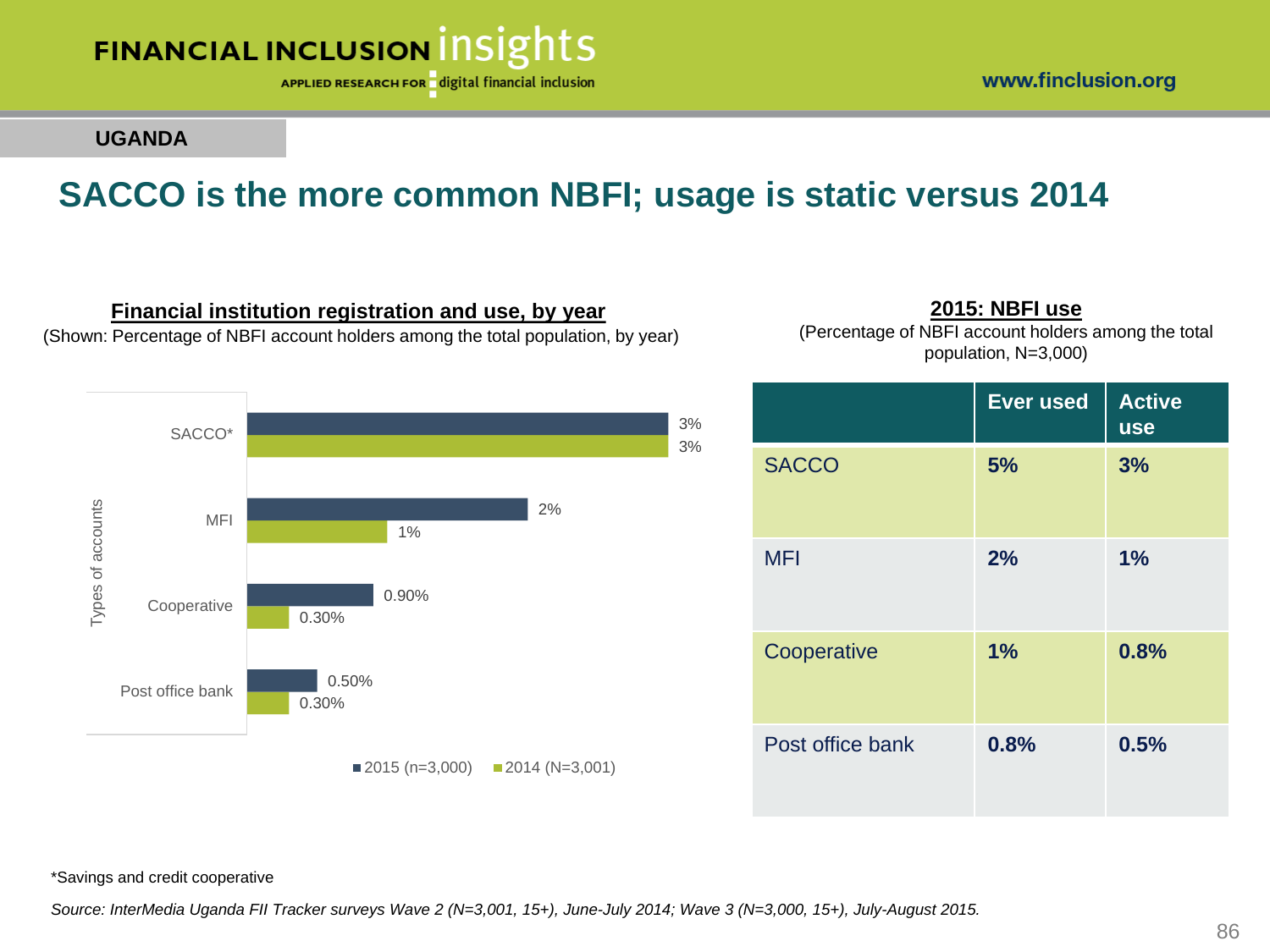APPLIED RESEARCH FOR digital financial inclusion

**UGANDA**

### **Almost two in five have digital stored-value accounts; many now use them as an access channel for other financial services**

|                                                                                   | 2014          | 2015          | <b>Base Definition</b> |  |
|-----------------------------------------------------------------------------------|---------------|---------------|------------------------|--|
| <b>Main FSP Indicator</b>                                                         | $\frac{0}{0}$ | $\frac{0}{0}$ |                        |  |
|                                                                                   | Base n        | Base n        |                        |  |
|                                                                                   | 33%           | 33%           | All adults             |  |
| Adults (15+) who have active digital stored-value accounts                        | 3,001         | 3,000         |                        |  |
|                                                                                   | 22%           | 23%           | All poor               |  |
| Poor adults (15+) who have active digital stored-value accounts                   | 2,171         | 2,036         |                        |  |
| Rural women (15+) who have active digital stored-value accounts                   | 22%           | 19%           | All rural females      |  |
|                                                                                   | 1,127         | 1,375         |                        |  |
| Adults (15+) who have active digital stored-value accounts and use them to access | 10%           | 13%           | All adults             |  |
| other financial services (beyond basic wallet, P2P and bill pay)                  | 3,001         | 3,000         |                        |  |
| Poor adults (15+) who have active digital stored-value accounts and use them to   | 5%            | 8%            | All poor               |  |
| access other financial services (beyond basic wallet, P2P and bill pay)           | 2,171         | 2,036         |                        |  |
| Rural women (15+) who have active digital stored-value accounts and use them to   | 5%            | 6%            | All rural females      |  |
| access other financial services (beyond basic wallet, P2P and bill pay)           | 1,127         | 1,375         |                        |  |

Digital stored-value accounts: accounts in which a monetary value is represented in a digital electronic format and can be retrieved/transferred by the account owner remotely. For this particular study, DSVAs include a bank account or NBFI account with digital access (a card, online access or a mobile phone application) and a mobile money account.

21 *Source: InterMedia Uganda FII Tracker surveys Wave 2 (N=3,001, 15+) June-July 2014; Wave 3 (N=3,000, 15+), July-August 2015.*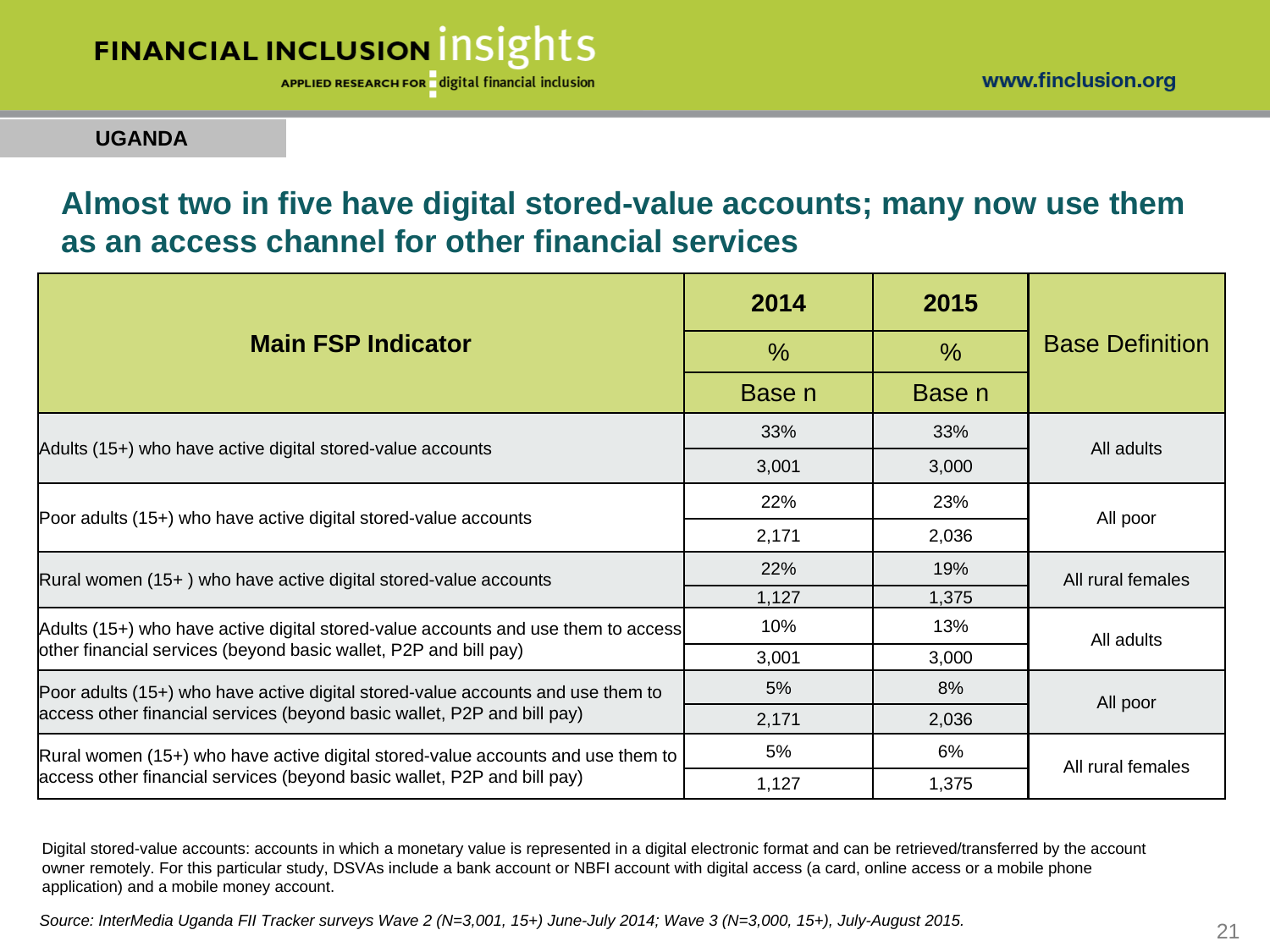APPLIED RESEARCH FOR digital financial inclusion

# **GLOSSARY**

- **Access** Access to a bank account or mobile money account means a respondent can use bank/mobile money services either via their own account or via an account of another person.
- **Active account holder** An individual who has a registered DFS account and has used it in the last 90 days.
- **Adults with DFS access** Adults who either own a DFS account or have access to someone else's account.
- **Below the poverty line**  In this particular study, adults living on less than \$2.50 per day, as classified by the Grameen PPI.
- **Cooperative –** Typically, a business or other professional organization that is owned and run jointly by its members, who share the profits or benefits. Cooperatives can release some of the profits/funds as loans to its members.
- **Digital financial services (DFS)** Financial services that are provided through an electronic platform (mobile phones, electronic cards, the internet, etc.).
- **Grameen Progress out of Poverty Index (PPI)**  A poverty measurement tool from the Grameen Foundation wherein a set of country-specific questions are used to compute the likelihood that a household is living below the poverty line.
- **Microfinance institution (MFI)** An organization that offers financial services to low income populations. Almost all give loans to their members, and many offer insurance, deposit and other services.
- **Mobile money (MM)** A service in which a mobile phone is used to access financial services.
- **Nonbank financial institution (NBFI)** A financial organization that is not formally licensed as a bank or a mobile money provider, but whose activities are regulated, at least to some extent, by the central bank of the respected country (e.g., the Bank of Uganda). Such financial institutions include microfinance institutions (MFI), cooperatives, Post Office Banks and savings and credit cooperatives (SACCOs).
- **Post Office (Savings) Bank –** A bank having branches at local post offices.
- **Savings and credit cooperative (SACCO)** A unique member driven, self-help group, which is owned and managed by its members who have a common bond (e.g., work for the same employer, belong to the same church, live in the same village, etc.). All members contribute to the SACCO fund, which can be used for group investment or a part of which can be given to members as loans.
- **Unregistered/OTC user** An individual who has used DFS through someone else's account, including a mobile money agent's account or an account of another person (e.g., a family member or a neighbor).
- Urban/rural Urban and rural persons are defined according to their residence in urban or rural areas as prescribed by the national bureau of statistics.